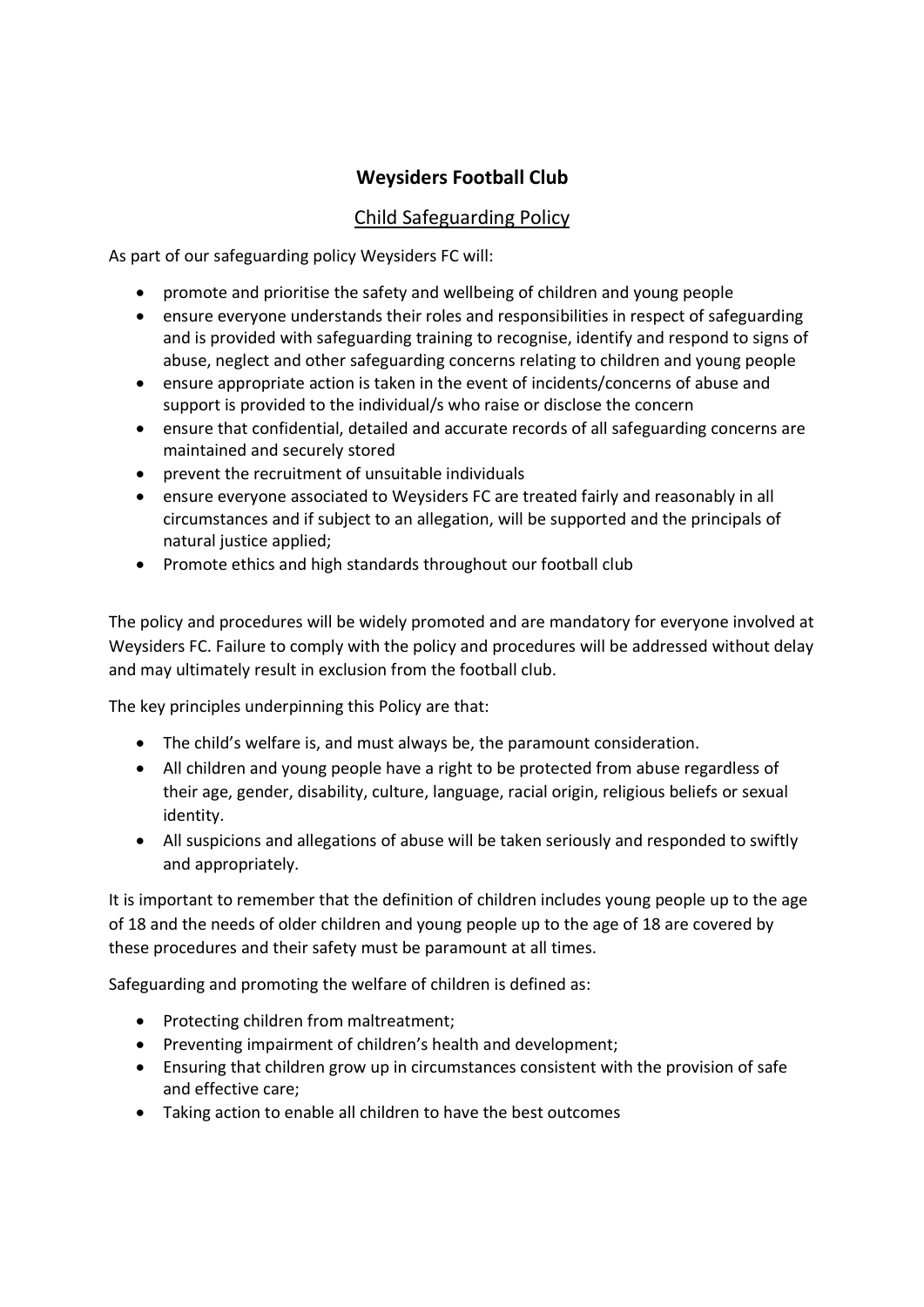Working Together to Safeguard Children, 2015 sets out definitions and examples of the four broad categories of abuse which are used as a basis for determining that a child should be subject to a Child Protection Plan:

- Neglect;
- Physical abuse;
- Sexual abuse and exploitation;
- Emotional abuse.

These categories overlap, and an abused child does frequently suffer more than one type of abuse.

Other types of abuse recognised nationally are:

- Financial/ Material
- Abuse of Rights/ Discriminatory/ Racial
- **•** Institutional
- Professional Abuse
- Hate Crime
- Domestic Abuse
- Honour Based Violence (HBV)

### **Signs of Abuse**

- Pain, itching, bruising or bleeding to genital area
- Stomach pains
- Discomfort when walking
- Unexplained sources of money
- Inappropriate sexual drawings / language / behaviour
- Aggressive, withdrawn or fear of one person
- Unexplained or untreated injuries
- Injuries on unlikely or unusual parts of the body
- Cigarette burns, bites or belt marks, scalds
- Fear of parents being contacted, going home or receiving medical advice
- Flinching when touched
- Refusal to discuss injury
- Covering arms or legs
- Poor personal hygiene
- Constantly hungry
- Inappropriate clothing or dress
- Constantly tired
- Lonely, no friends
- Under weight or overweight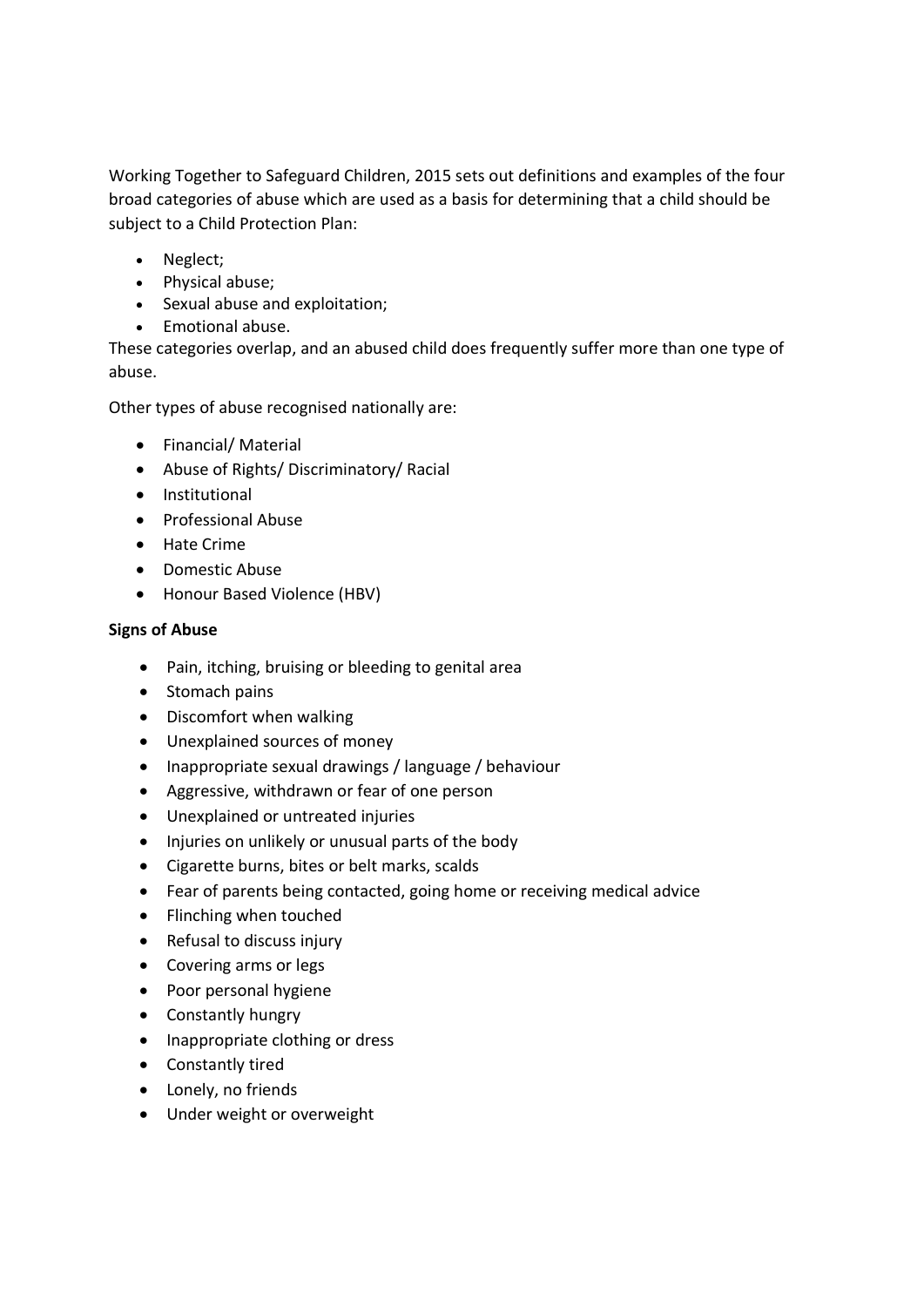- No parental support or interest
- Dishevelled appearance
- Over Reaction to mistakes
- Sudden speech disorders
- Extremes of emotions
- Self-mutilation

There may not be any signs you may just feel that something is wrong. If you are worried, it is not your responsibility to decide if it is abuse, but it is your responsibility to act on your concerns.

#### **What to do if a child/young person discloses abuse**

- Understand that this may be the only time the child has built up courage to tell someone what has happened
- Stop what you are doing and respect the child's privacy
- Stay calm and re-assuring
- Listen to what they tell you, tell them that whatever the circumstances they are not to blame
- Do not react in a way that may add to the child's distress e.g. anger or shock
- Explain that you cannot promise to keep what the child tells you a secret, you may have to tell someone else
- Do not question the child in depth, do not ask leading questions, i.e. questions that need a "yes" or "no" answer
- Only ask questions to establish exactly what was done and who did it
- Tell the child that you are pleased they decided to tell someone and that they are absolutely right to do so
- Let the child know that you understand how difficult it is to talk about such experiences
- Inform the Team Manager (unless implicated)
- Contact the Weysiders Football Club Child Protection Officer without delay (**DSO**) safeguard@weysidersfc.co.uk
- Do not contact parents until you have received advice
- Make an accurate record of the time and date and exactly what was said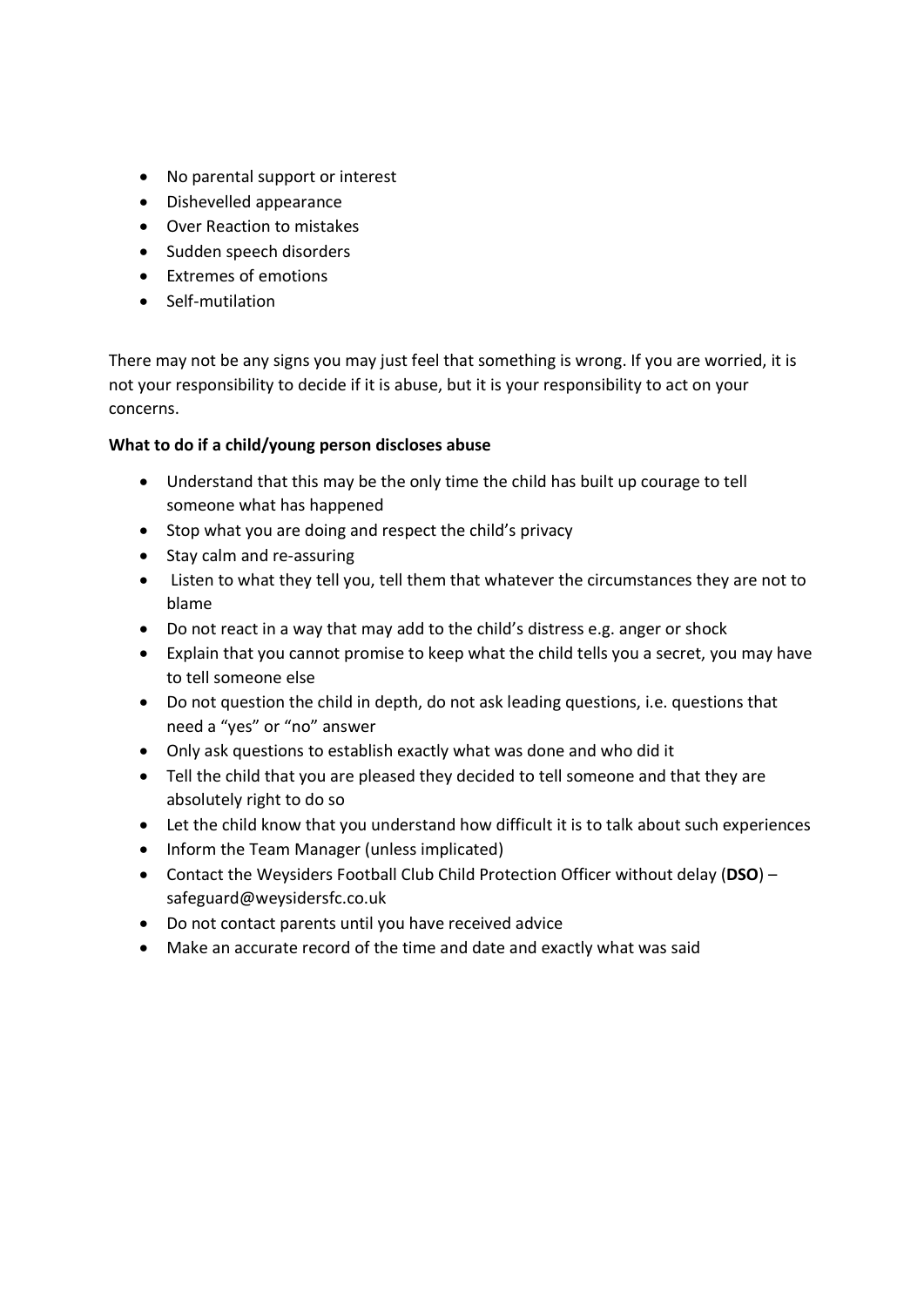#### **Conclusion**

Weysiders Football Club, through this policy has highlighted its determination to ensure that children and young people can participate in all forms of football activity and do so with their safety being of paramount importance. It is essential that this document is representative of a process of continual improvement in the area of child protection within football. It is for all adults engaged in football activities to promote good practice and procedures, whilst being ever vigilant and aware of their responsibilities towards the children and young people in their care.